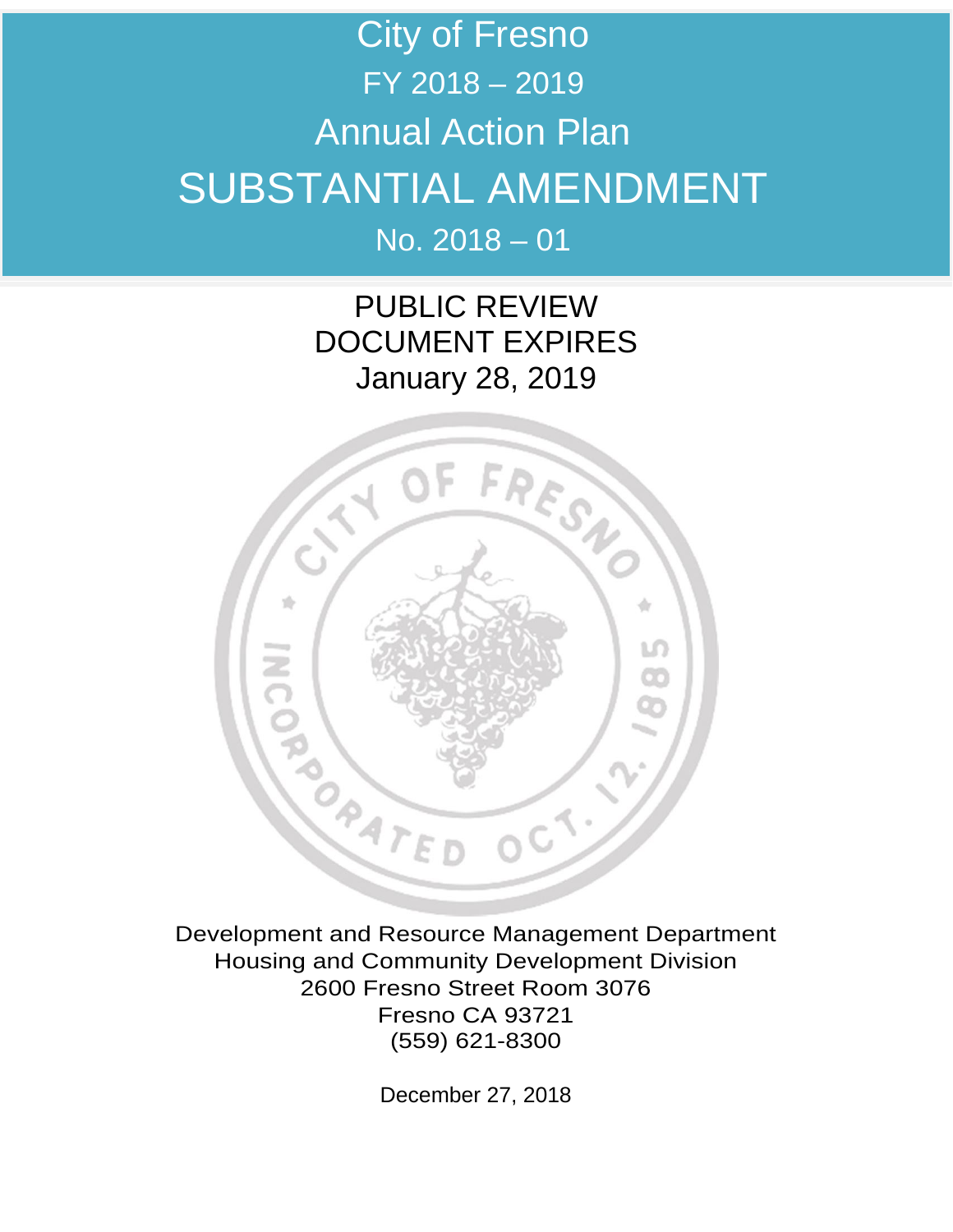#### **Summary**

The City of Fresno (City) is a federal entitlement community that receives an annual allocation of Community Development Block Grant (CDBG) funds from the U.S. Department of Housing and Urban Development (HUD). As an entitlement community, the City is required to prepare an Annual Action Plan detailing the uses of CDBG funds to meet its affordable housing and community development goals as outlined in its Consolidated Plan. For Program Year 2018-2019, the City is proposing to make substantial amendments to its submitted plan. The purpose for the substantial amendment is to re-allocate project savings and funding for subsequently cancelled projects as well as delayed multi-year projects to eligible CDBG activities. This effort is in alignment with the City's goals of achieving a 1.5 percent spending ratio by the HUD Timeliness Test on May 1, 2019.

The City will accept comments on the proposed substantial amendment for a period of 30 days from December 27, 2018, through January 28, 2019.

| <b>Public Hearings:</b>                                      | Housing and Community Development Commission<br>February 13, 2019 at 5:00 PM<br>Fresno City Hall, 2600 Fresno Street, Room 2165A                                                  |                                                                                                                                            |  |  |
|--------------------------------------------------------------|-----------------------------------------------------------------------------------------------------------------------------------------------------------------------------------|--------------------------------------------------------------------------------------------------------------------------------------------|--|--|
|                                                              | <b>City Council</b>                                                                                                                                                               | February 14, 2019 at 10:00 AM<br>Fresno City Hall, 2600 Fresno Street, City Council                                                        |  |  |
| <b>Council Consideration</b><br>and Adoption:                | February 14, 2019, following the close of the Public<br>Hearing commencing at 10:00 AM<br>Fresno City Hall, 2600 Fresno Street, 2 <sup>nd</sup> Floor,<br><b>Council Chambers</b> |                                                                                                                                            |  |  |
| <b>Public Comments:</b><br>City of Fresno<br>Fresno CA 93721 |                                                                                                                                                                                   | Development and Resource Management Department<br>Attn: Housing and Community Development Division<br>2600 Fresno Street Room 3076         |  |  |
|                                                              | Phone:<br>Fax:<br>TTY:<br>Email:                                                                                                                                                  | (559) 621-8003<br>(559) 559-457-1054<br>(559) 621-8721<br>HCDD@fresno.gov<br>(Please type "2018 Amendment" in the<br>message subject line) |  |  |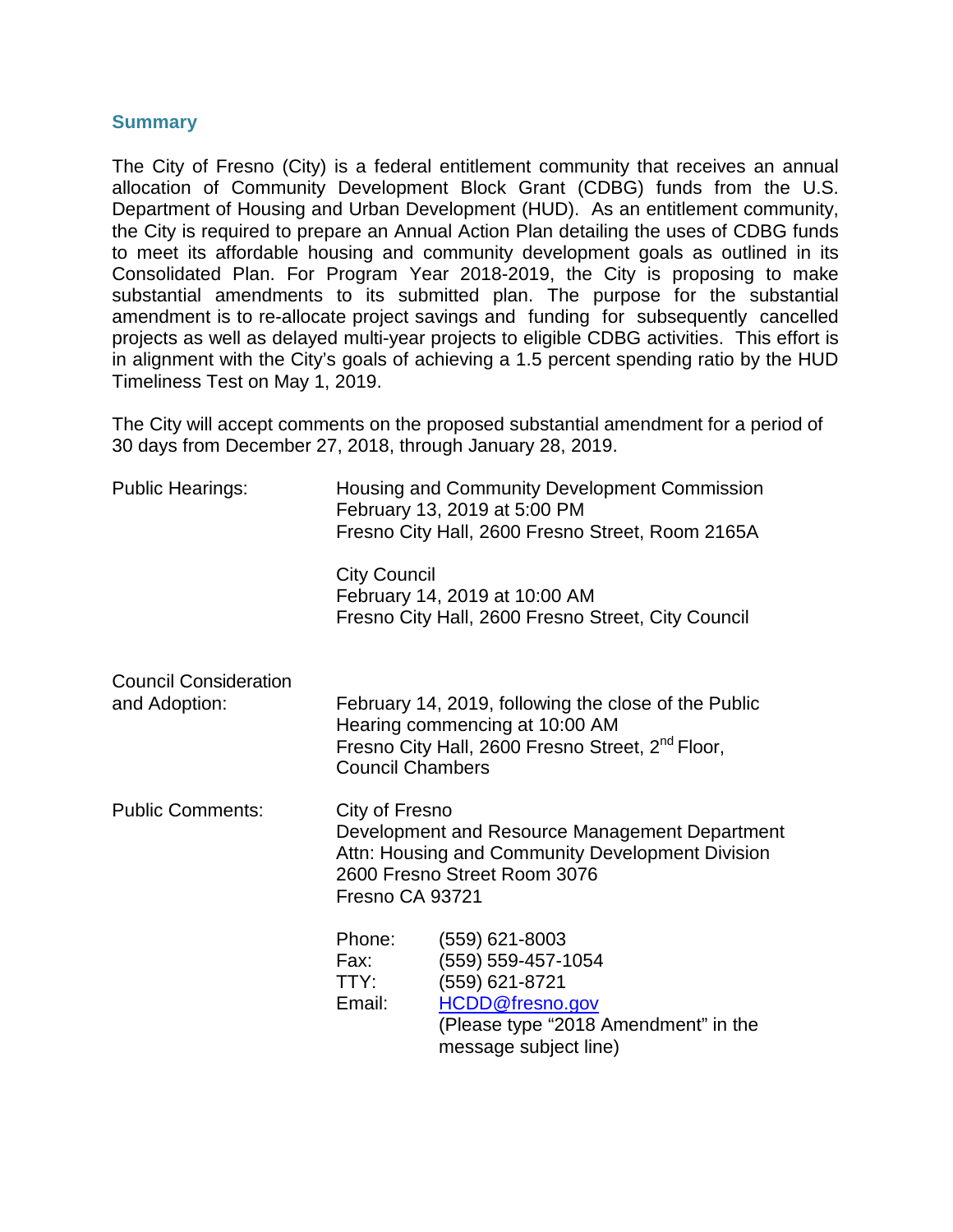#### **Description**

#### **TOTAL SOURCES TO BE REPROGRAMED \$2,259,784.43**

The City of Fresno will re-allocate \$2,259,784.43 of CDBG funding from 32 previously programmed activities that have been canceled, delayed or completed with unexpended funding (savings), as more fully identified on Attachment A.

The \$2,259,784.43 in reprogrammed funds will be awarded for the acquisition of land for the \$40 million Fancher Creek Senior Housing project. This 180 unit affordable rental housing development project will be located on approximately two acres of land on the Northeast corner of Marion Avenue and Fancher Creek Drive (Parcel E, F & G of Parcel Map 2007-41) in Southeast Fresno. CDBG funds will specifically be used for the acquisition of the land (\$2,250,000) necessary for the construction of the apartment residences and related land acquisition soft costs (\$9,784.43).

| USE OF REPROGRAMMED CDBG FUNDS |                                      |                                      |                                                         |                                                                  |  |  |  |
|--------------------------------|--------------------------------------|--------------------------------------|---------------------------------------------------------|------------------------------------------------------------------|--|--|--|
| <b>FFY</b>                     | <b>Project</b><br>#                  | <b>IDIS</b><br><b>Activity</b><br>ID | <b>Activity Name</b>                                    | <b>Proposed Substantial</b><br>Amendment 2018-01<br><b>Award</b> |  |  |  |
| 2018                           | To Be<br>Assigned                    | To Be<br>Assigned                    | Fancher Creek Senior Apts. -<br><b>Land Acquisition</b> | 2,259,784.43<br>\$.                                              |  |  |  |
|                                | <b>TOTAL USES TO BE REPROGRAMMED</b> | \$2,259,784.43                       |                                                         |                                                                  |  |  |  |

Note: The Fancher Creek Senior Apartment project was awarded \$1,420,500 in HOME Investment Partnerships Act funding (Grant Number M-17-MC-0060204) for non-land development costs through the approved Program Year 2017 Annual Action Plan.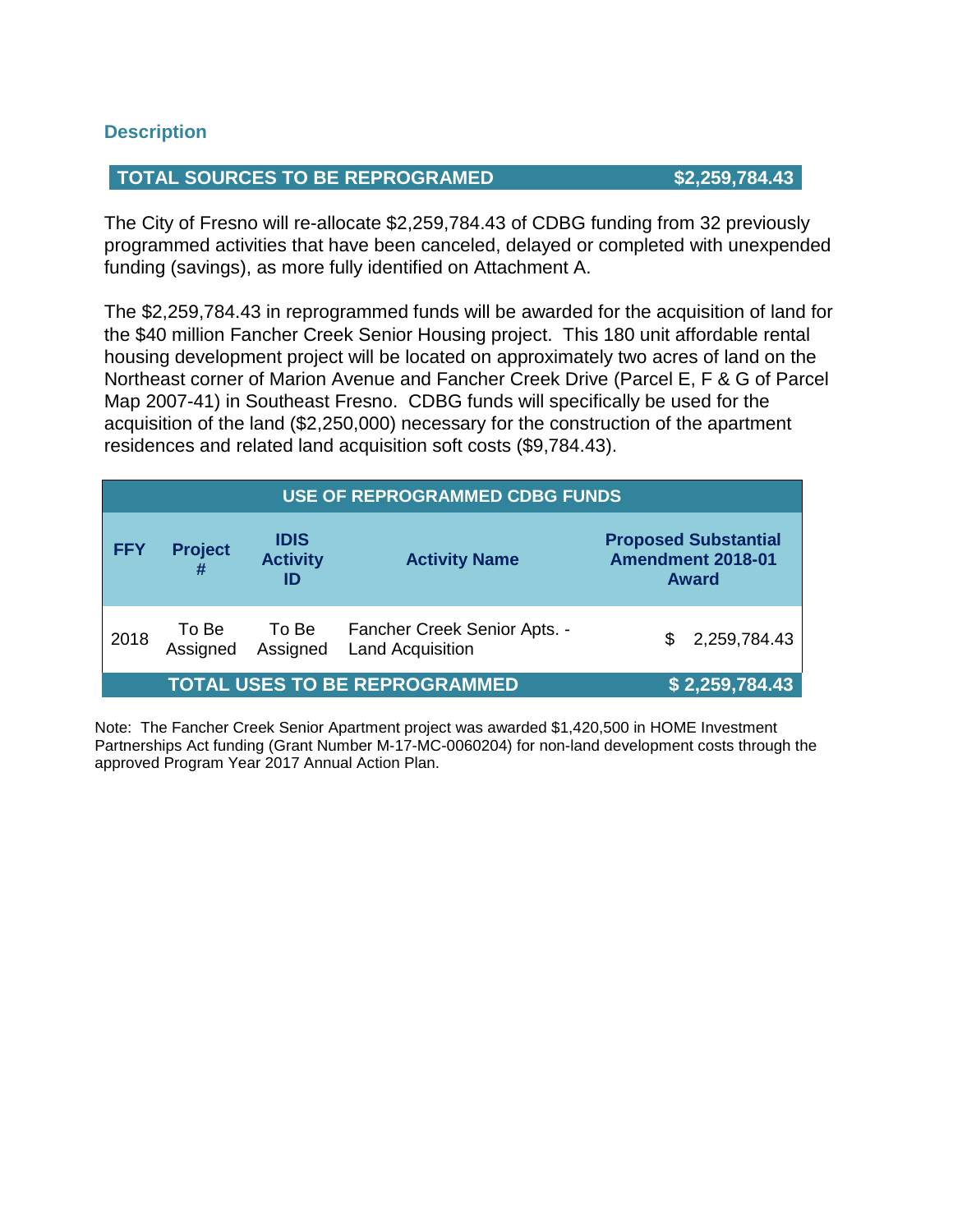| <b>Project Name</b>            | <b>Fancher Creek Senior Housing</b>                                                                                                                                                                                |
|--------------------------------|--------------------------------------------------------------------------------------------------------------------------------------------------------------------------------------------------------------------|
| <b>Target Area</b>             | <b>Tulare Avenue at Clovis Avenue</b>                                                                                                                                                                              |
| Goals<br>Supported             | Safe and Affordable Housing                                                                                                                                                                                        |
| <b>Needs</b><br>Addressed      | <b>Affordable Senior Housing</b>                                                                                                                                                                                   |
| Funding                        | CDBG: \$2,259,784.43                                                                                                                                                                                               |
| <b>Description</b>             | Funds will be used to pay for property<br>acquisition costs for the new<br>development of affordable senior<br>housing                                                                                             |
| <b>Target Date</b>             | 3/30/19                                                                                                                                                                                                            |
| Goal                           | 180 Senior Housing Units                                                                                                                                                                                           |
| Location<br><b>Description</b> | The property to be acquired is located on<br>Clovis Avenue and Tulare Avenue in<br>southeast Fresno.                                                                                                               |
| <b>Planned Activity</b>        | 01: Acquisition of Property 570.201(a) for<br>Low Mod Housing (LMH) -<br>570.208(a)(3). The proposed Fancher<br><b>Creek Senior Housing Project would</b><br>meet the Low Mod Housing (LMH)<br>national objective. |

Additional details are provided in the below table (AP-38 format)

Attachment A – Sources and Uses of Reprogrammed CDBG Funds

Ξ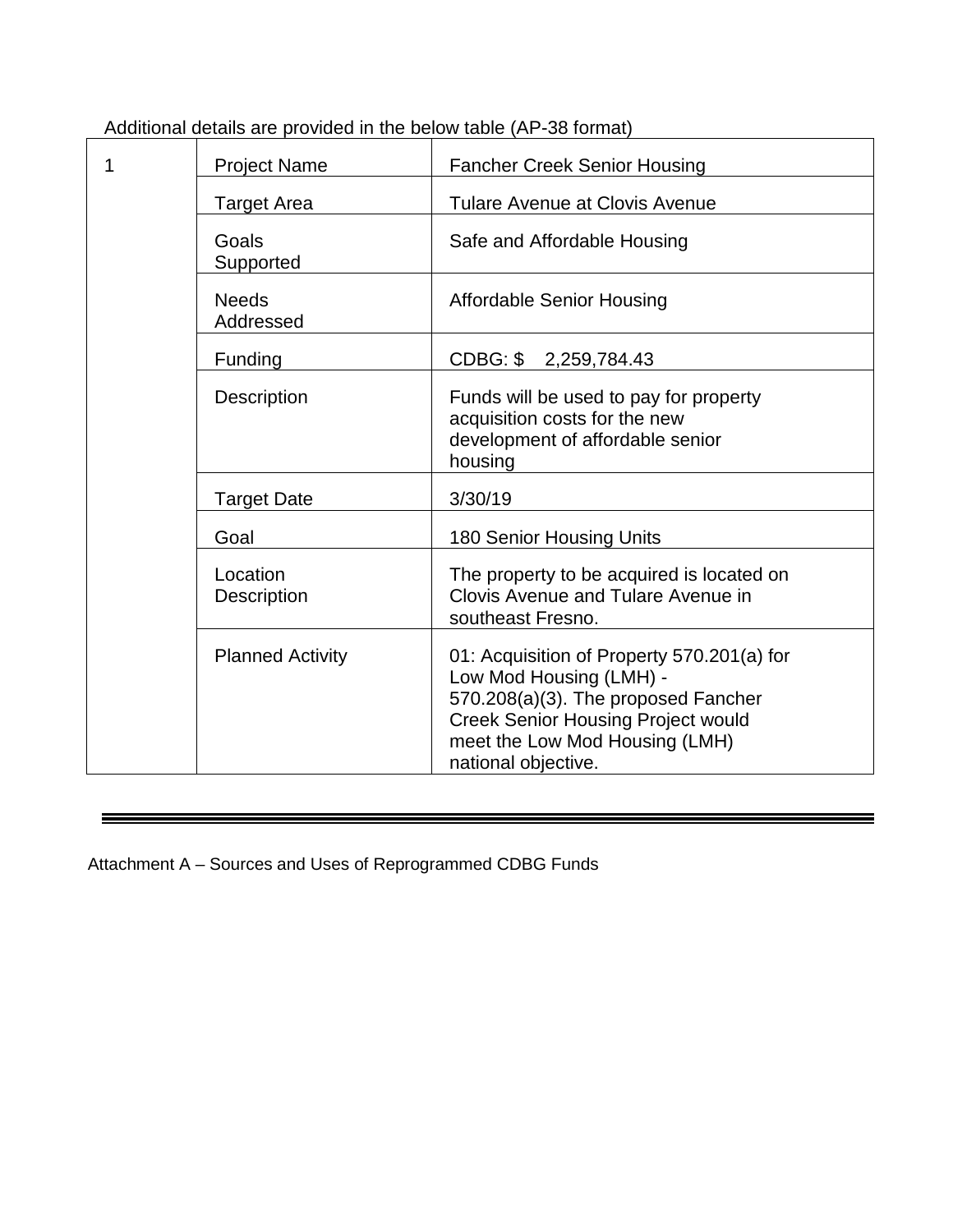#### **ATTACHMENT A**

### **Substantial Amendment 2018 -01 Sources and Uses of Funds**

| <b>SOURCES OF TO BE REPROGRAMMED CDBG FUNDS</b> |                |                                   |                                                                                  |                                   |              |                                                   |                |                                                 |                                   |
|-------------------------------------------------|----------------|-----------------------------------|----------------------------------------------------------------------------------|-----------------------------------|--------------|---------------------------------------------------|----------------|-------------------------------------------------|-----------------------------------|
| <b>FFY</b>                                      | Project #      | <b>IDIS</b><br><b>Activity ID</b> | <b>Activity Name</b>                                                             | <b>Funded Amount Drawn Amount</b> |              | <b>Adjustment:</b><br><b>AAP or MA</b><br>Rpgmng. | <b>Balance</b> | <b>Remains in</b><br><b>CDBG Action</b><br>Plan | <b>Reprogram</b><br><b>Amount</b> |
| 1994                                            | $\overline{2}$ | $\overline{2}$                    | <b>COMPLETED</b><br><b>REPAYMENTS</b><br><b>TO HUD</b>                           | N/A                               | N/A          | \$146,538.50                                      | \$415,106.81   | \$                                              | \$<br>268,568.31                  |
| 2013                                            | $\mathbf{1}$   | 6053                              | <b>TADPP - 557 E.</b><br>Tower <sup>3</sup>                                      | 15,000.00                         | 10,004.00    |                                                   | 4,996.00       |                                                 | 4,996.00                          |
| 2014                                            | $\overline{2}$ | 5858                              | Roy & Almy<br>Reconstruction <sup>3</sup>                                        | 1,805,000.00                      | 1,090,858.30 | 524,807.42                                        | 189,334.28     | $\overline{\phantom{a}}$                        | 189,334.28                        |
| 2016                                            | $\mathbf{1}$   | 5998                              | <b>Housing Rehab</b><br>Admin 3                                                  | 350,000.00                        | 273,030.11   | $\blacksquare$                                    | 76,969.89      |                                                 | 76,969.89                         |
| 2016                                            | 1              | 6145                              | <b>Housing Rehab</b><br>Admin (Sub<br>Amend) <sup>3</sup>                        | 210,000.00                        | 201,760.32   |                                                   | 8,239.68       |                                                 | 8,239.68                          |
| 2016                                            | 19             | 5989                              | <b>CDBG</b><br>Administration <sup>3</sup>                                       | 637,000.00                        | 557,966.34   |                                                   | 79,033.66      |                                                 | 79,033.66                         |
| 2017                                            | 10             | 6083                              | Pinedale<br>Elementary<br>Neighborhood<br>LED Upgrades <sup>1</sup>              | 92,470.00                         |              | $\blacksquare$                                    | 92,470.00      |                                                 | 92,470.00                         |
| 2017                                            | 10             | 6087                              | Columbia<br>Elementary<br>Neighborhood<br>LED Upgrades <sup>1</sup>              | 45,850.00                         |              |                                                   | 45,850.00      |                                                 | 45,850.00                         |
| 2017                                            | 10             | 6089                              | <b>King Elementary</b><br>Neighborhood<br>LED Upgrades <sup>1</sup>              | 68,350.00                         |              | $\overline{\phantom{a}}$                          | 68,350.00      |                                                 | 68,350.00                         |
| 2017                                            | 10             | 6091                              | <b>Fort Miller Middle</b><br>School<br>Neighborhood<br>LED Upgrades <sup>1</sup> | 58,588.00                         |              |                                                   | 58,588.00      |                                                 | 58,588.00                         |
| 2017                                            | 10             | 6092                              | Jefferson<br>Elementary<br>Neighborhood<br>LED Upgrades <sup>1</sup>             | 48,515.00                         |              | $\overline{\phantom{a}}$                          | 48,515.00      |                                                 | 48,515.00                         |
| 2017                                            | 10             | 6094                              | <b>Slater Elementary</b><br>School<br>Neighborhood<br>LED Upgrades <sup>1</sup>  | 192,210.00                        |              | $\overline{\phantom{a}}$                          | 192,210.00     |                                                 | 192,210.00                        |
| 2017                                            | 10             | 6095                              | Leavenworth<br>Hidalgo<br>Neighborhood<br>LED Upgrades <sup>1</sup>              | 104,140.00                        |              | $\overline{\phantom{a}}$                          | 104,140.00     |                                                 | 104,140.00                        |
| 2017                                            | 13             | 6104                              | Senior Hot Meals -<br>Lafayette <sup>3</sup>                                     | 28,724.00                         | 18,077.81    |                                                   | 10,646.19      |                                                 | 10,646.19                         |
| 2017                                            | 13             | 6105                              | Senior Hot Meals -<br>Mary Ella Brown <sup>3</sup>                               | 28,724.00                         | 20,851.97    |                                                   | 7,872.03       |                                                 | 7,872.03                          |
| 2017                                            | 13             | 6106                              | Senior Hot Meals -<br>Mosqueda <sup>3</sup>                                      | 28,724.00                         | 24,214.55    |                                                   | 4,509.45       |                                                 | 4,509.45                          |
| 2017                                            | 13             | 6107                              | Senior Hot Meals -<br>Pinedale <sup>3</sup>                                      | 28,724.00                         | 21,384.34    |                                                   | 7,339.66       |                                                 | 7,339.66                          |
| 2017                                            | 13             | 6108                              | Senior Hot Meals -<br><b>Senior Citizens</b><br>Village <sup>3</sup>             | 28,724.00                         | 22,764.16    |                                                   | 5,959.84       |                                                 | 5,959.84                          |
| 2017                                            | 13             | 6109                              | Senior Hot Meals -<br>Ted C. Wills <sup>3</sup>                                  | 40,484.00                         | 36,796.62    |                                                   | 3,687.38       | $\overline{\phantom{a}}$                        | 3,687.38                          |
| 2017                                            | 14             | 6111                              | <b>PARCS After</b><br>School - Quigley <sup>3</sup>                              | 47,603.00                         | 47,533.20    |                                                   | 69.80          |                                                 | 69.80                             |
| 2017                                            | 14             | 6113                              | <b>PARCS After</b><br>School Program -<br>Fink White <sup>3</sup>                | 47,603.00                         | 38,697.12    |                                                   | 8,905.88       |                                                 | 8,905.88                          |